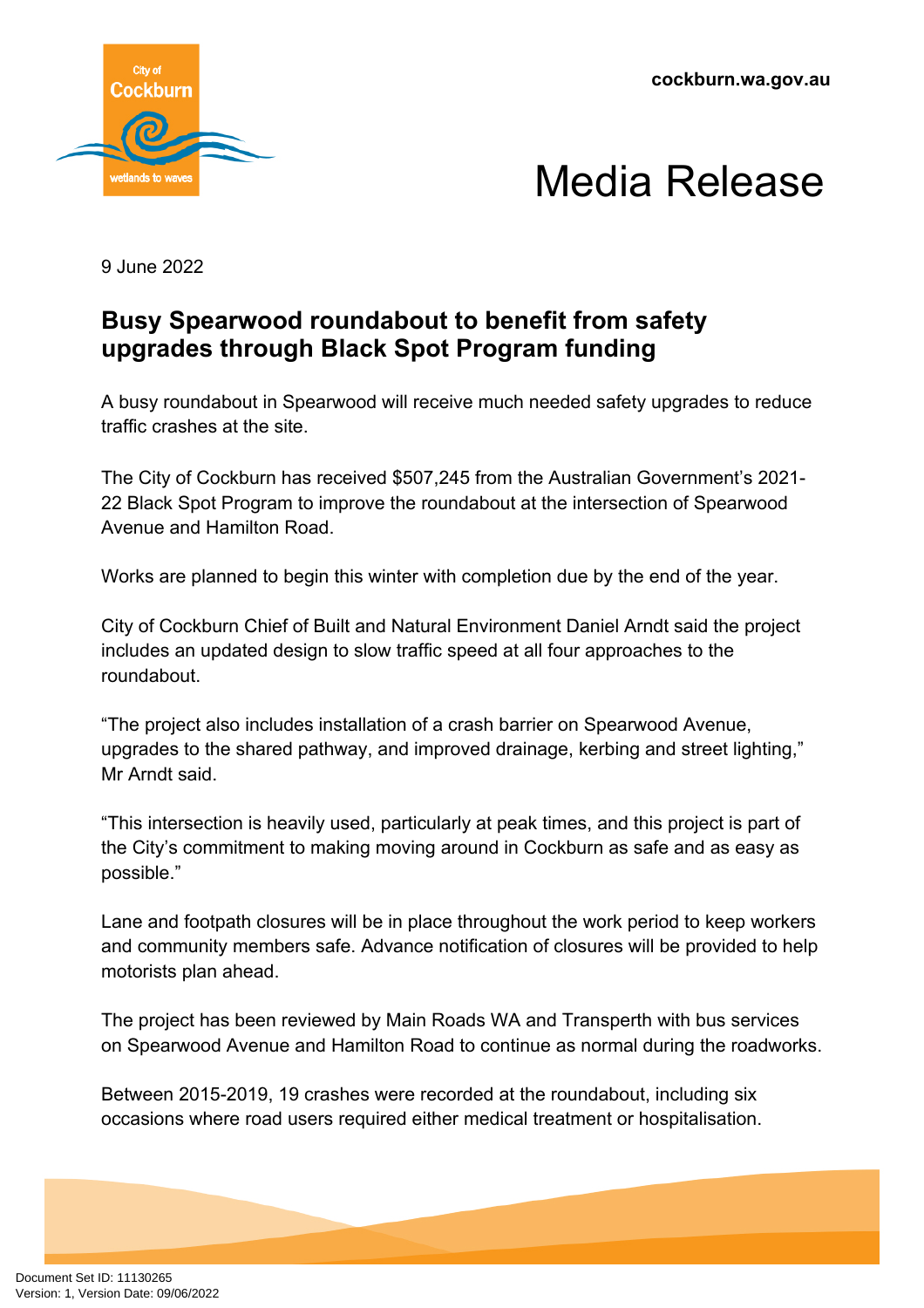**cockburn.wa.gov.au**





The Black Spot Program targets roads with a proven crash history or locations identified as high-risk.

ENDS

For more information contact: Media and Communications Officer City of Cockburn T: 08 9411 3551 E: media@cockburn.wa.gov.au